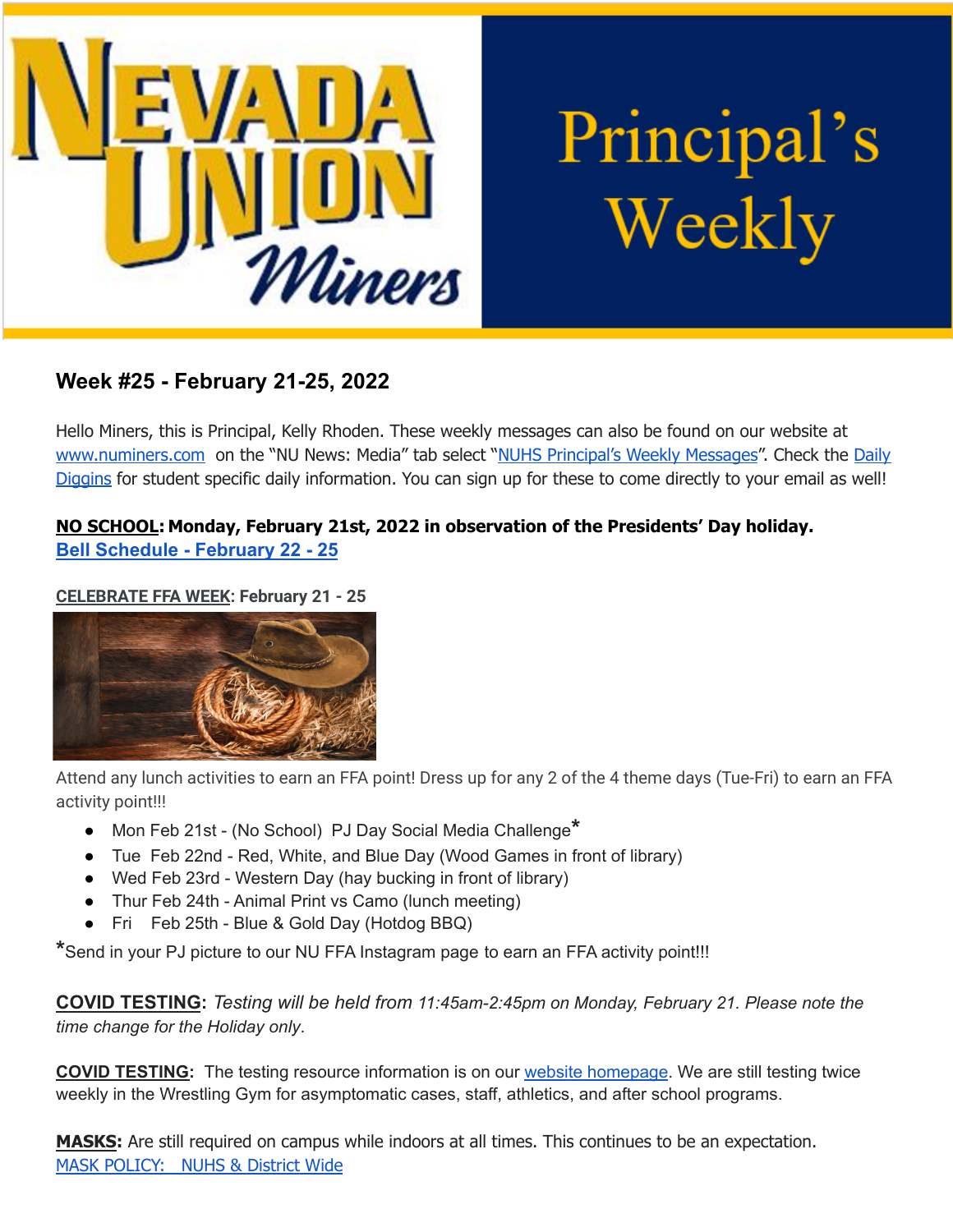#### **AFTER SCHOOL TUTORING:**

After school **English Learners (EL/RFEP) tutoring** is available Monday - Friday 3:40-4:40 in J102. The tutoring is helpful with Math, English, History and Science.

**Title 1 Tutoring** is available daily, Monday - Friday, 3:40 - 4:40 PM in G3.

# **MATH SCIENCE ENGLISH SOCIAL STUDIES MONDAY J. Stroeve J. Stroeve D. Fairchild M. Dunlap M. Dunlap TUESDAY J. Stroeve J. Stroeve D. Fairchild A. Olsen WEDNESDAY E. Pardini D. Fairchild A. Olsen THURSDAY J. Stroeve J. Stroeve M. Dunlap K. Knox A. Olsen M. Dunlap**

# **After School Tutoring ( Monday through Thursday) in the Library for All Students**: 3:40 - 4:40

# **2022-2023 FAFSA Workshop Zoom Meeting [5:30-6:45pm](https://nevadaunion.njuhsd.com/documents/Nevada%20Union%20HS/Counseling/22-23-FAFSA-Workshop-01.2022.pdf)**

Wednesday, February 23, 2022 (Also 2/28, 3/1 & 3/2) **March 1st deadline to apply**

# **SENIORS:**

# **● Sierra College [Workshops](https://nevadaunion.njuhsd.com/documents/Nevada%20Union%20HS/Counseling/NUHS-Class-of-2022-Sierra-College-Workshops-01.2022.pdf)**

- Students must meet with Counselor Cindy Henry Grimm before you register for classes at Sierra College.
- A tutorial was emailed to all Seniors on how to schedule an appointment with your Sierra College transition counselor to choose courses for next year. After you have completed your application and the CAP (career assessment) then click on the short video to show you how to schedule that appt. Please remember that the free tuition form the Promise program is time sensitive. You must have your FAFSA and Sierra College application done before March to qualify for that program.

# **ATHLETICS:**

# NUHS Athletics [Schedules](https://nevadaunion.njuhsd.com/Athletics/Sports-Calendar--Schedules/index.html)

**Spring Sports** are beginning to organize! If you haven't already registered for a spring sport, now is the time to do so. Please see How to [Register](https://nevadaunion.njuhsd.com/Athletics/How-to-Register-For-a-Sport/index.html) for a Sport under the Athletics tab on the NU website: a sports physical and an approved FamilyID.com registration are both necessary to practice. If you already have an approved registration on file, please edit and add the new sport keeping in mind that you can only register for one sport per season.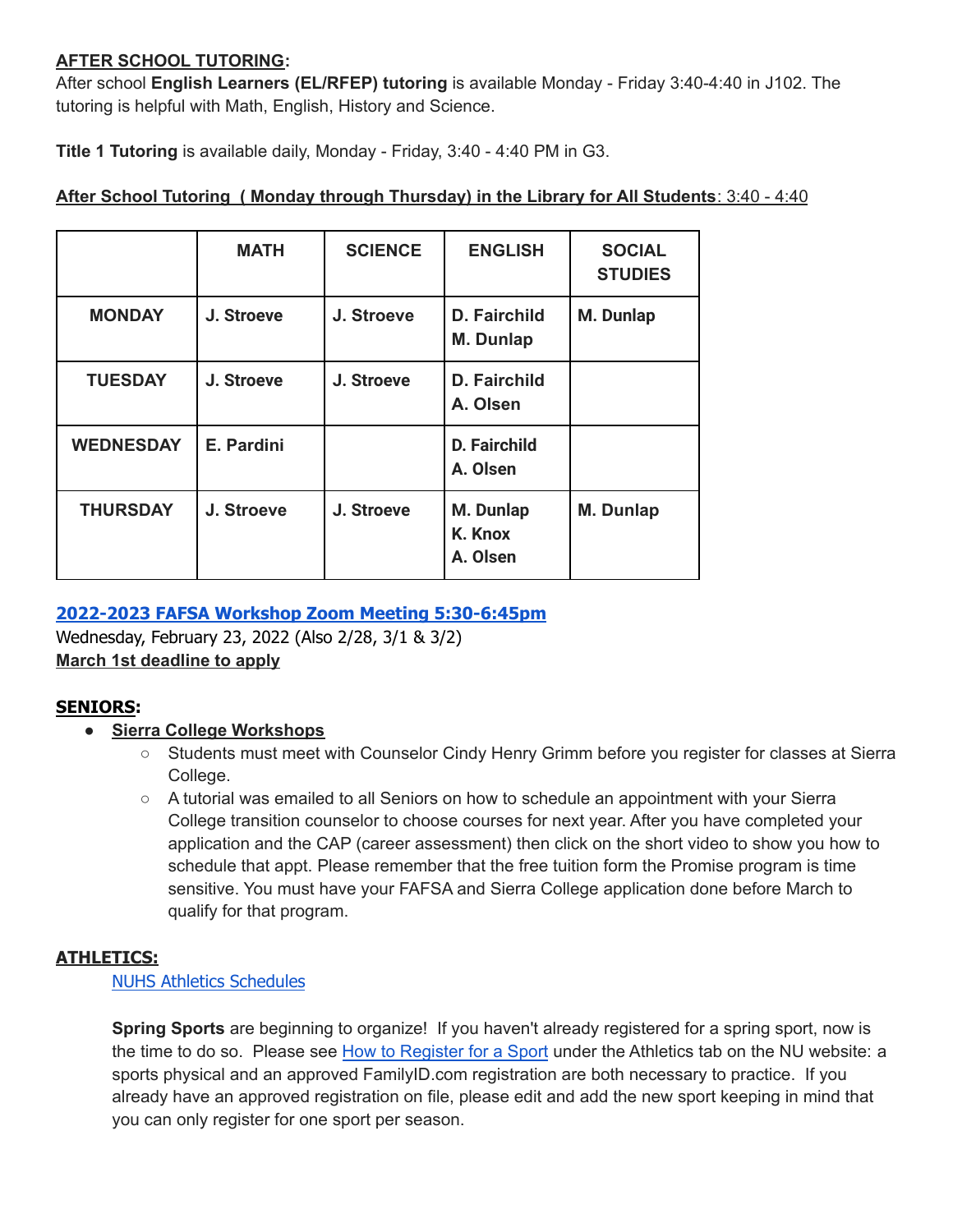Athletic [Registration:](https://nevadaunion.njuhsd.com/Athletics/How-to-Register-For-a-Sport/index.html) Make sure you register your student to participate in sports now and in the future. This registration must be completed annually.

# **FUTURE DATES:**

**Grades:** Interim Progress Report Cards will be available March 4th



#### **[Homecoming](https://youtu.be/gD1i5oLTsv0) Basketball Video**

We are excited to say that Homecoming Week has been rescheduled! While we have already hosted our Winter Homecoming basketball game, the rest of the events were postponed and now they are back!

● Sun March 6th - 4pm to 8pm - **Hallapalooza** (hallway decorating) - feel free to join in the fun!)

# **March 7th through the 11th is spirit week**!

- Mon March 7th Monochrome Monday (wear all one color)
- Tue March 8th Toga Tuesday
- Wed March 9th Anything but a backpack day (use something unique to carry your school supplies)
- Thur March 10th Country vs Country Club (ex: cowboy hats or tennis skirts)
- Fri March 11th White out day (for the black light rally) Rally schedule and Powder Puff Game!!!!
- Sat March 12th Homecoming Dance (decorations 9-12, dance 6-9)
- Friday night 3/11 is the **powder puff game**! Come cheer on our junior and senior girls! Plus at halftime watch a wonderful cheer performance from our junior and senior boys!
- Saturday night 3/12 is the **Homecoming dance** from 6-9pm! The theme is Met Gala, and you can buy your tickets before school and at lunch from March 1st until March 10th! It's gonna be a great week Miners!

# **Dance ticket sales:**

- March 1-4 before school and during lunch in J200a (\$20)
- March 7-10 before school and during lunch in J200a (\$20)



**First week of March:** High School Writing Workshops (tbd) **March 11:** Essays Due